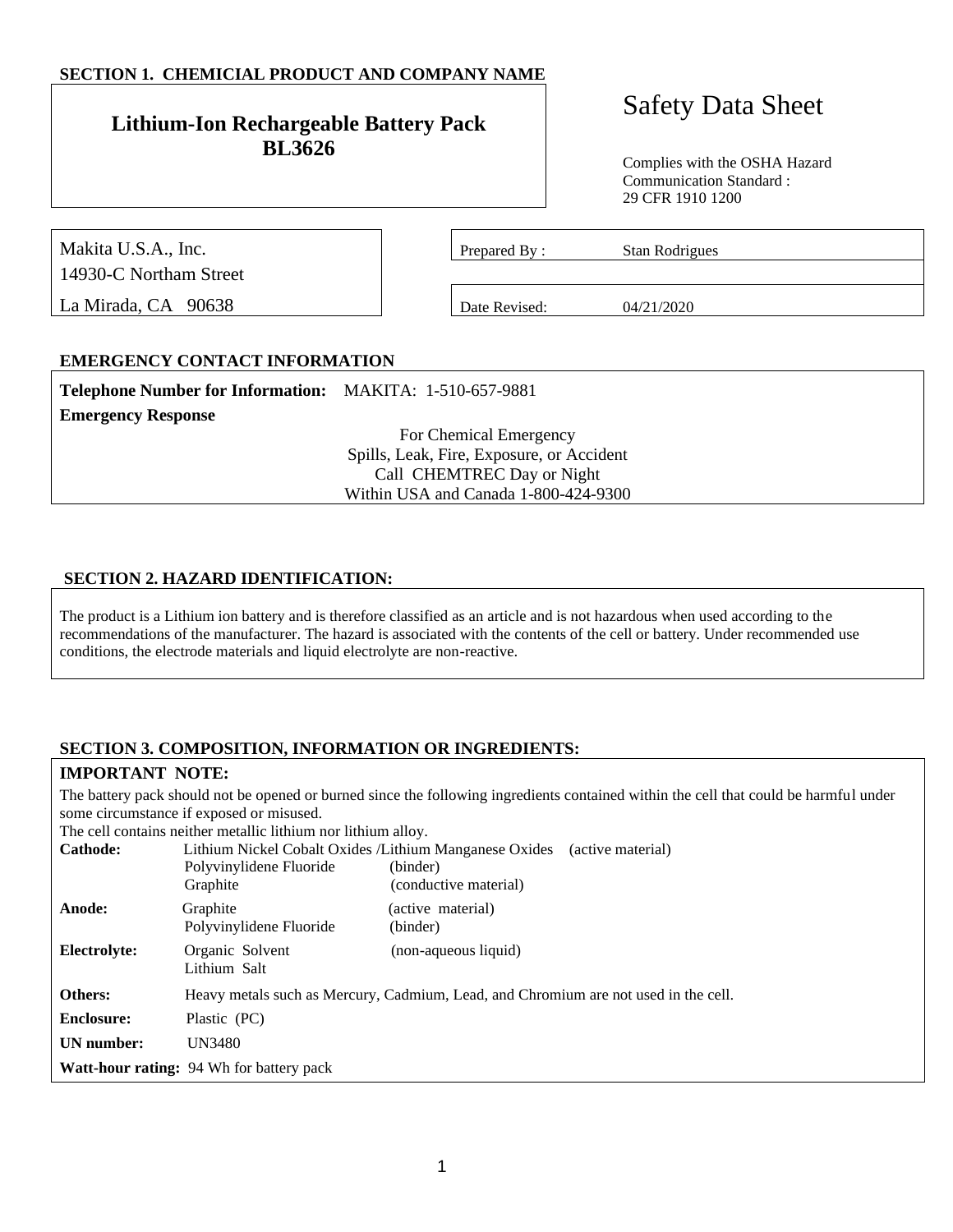#### **SECTION 4. FIRST AID MEASURE**

The product contains organic electrolyte. In case of electrolyte leakage form the battery, actions described below are required. **Eye Contact:** Flush the eyes with plenty of clean water for at least 15 minutes immediately, without rubbing, and call a doctor. If appropriate procedures are not taken; this may cause an eye irritation. Skin Contact: Wash the contact areas off immediately with plenty of water and soap. If appropriate procedures are not taken, this may cause sores on the skin. **Inhalation:** Remove to fresh air immediately, and call a doctor.

#### **SECTION 5. FIRE FIGHTING MEASURES**

• Use specified extinguishers (gas, foam, powder) and extinguishing system under the Fire Defense Law.

- Since corrosive gas may be produced at the time of fire extinguishing, use an air inhalator when danger is predicted.
- Use a large amount of water as a supportive measure in order to get cooling effect if needed. (Indoor/outdoor fire hydrant)
- Carry away flammable materials immediately in case of fire.
- Move batteries to a safer place immediately in case of fire.

# **SECTION 6. ACCIDENTAL RELEASE MEASURES**

- Wipe off with dry cloth
- Keep away from fire
- Wear safety goggles, safety gloves as needed

#### **SECTION 7. HANDLING AND STORAGE**

| Storage:         | Store within the recommended limit of -20 $^{\circ}$ C to 45 $^{\circ}$ C (-4 $^{\circ}$ F to 113 $^{\circ}$ F), well-ventilated area. Do not expose to high<br>temperature ( $60^{\circ}C/140^{\circ}F$ ). Since short circuit can cause burn hazard or safety vent to open, do not store with metal<br>jewelry, metal covered tables, or metal belt. |
|------------------|--------------------------------------------------------------------------------------------------------------------------------------------------------------------------------------------------------------------------------------------------------------------------------------------------------------------------------------------------------|
| Handling:        | Do not disassemble, alter, or solder. Do not short $+$ and $-$ terminals with metal.                                                                                                                                                                                                                                                                   |
|                  | Do not open the battery pack.                                                                                                                                                                                                                                                                                                                          |
| <b>Charging:</b> | Refer to the charger instruction manual.                                                                                                                                                                                                                                                                                                               |
| Discharging:     | Discharge within the limits of -20 $\rm{^{\circ}C}$ to 60 $\rm{^{\circ}C}$ (-4 $\rm{^{\circ}F}$ to 140 $\rm{^{\circ}F}$ ) temperature.                                                                                                                                                                                                                 |
| Disposal:        | Dispose in accordance with applicable federal, state and local regulations.                                                                                                                                                                                                                                                                            |
| <b>Caution</b>   | Do not incinerate. Do not disassemble.                                                                                                                                                                                                                                                                                                                 |
|                  | Do not expose to high temperatures. $(140^{\circ}F/60^{\circ}C)$                                                                                                                                                                                                                                                                                       |
|                  | Do not impact, pierce or crush the battery.                                                                                                                                                                                                                                                                                                            |
|                  | Use specified charger only. Dispose of properly.                                                                                                                                                                                                                                                                                                       |

#### **SECTION 8. EXPOSURE CONTROLS AND PERSONAL PROTECTION**

| (In case electrolyte is leaked from battery)             |                                                                                  |  |
|----------------------------------------------------------|----------------------------------------------------------------------------------|--|
| <b>Acceptable Concentration:</b> Not specified in ACGIH. |                                                                                  |  |
| <b>Facilities:</b>                                       | Provide appropriate ventilation such as local ventilation system in the storage. |  |
| <b>Protective Clothing:</b>                              | Gas mask for organic gases, safety goggle, safety glove.                         |  |

# **SECTION 9. PHYSICAL AND CHEMICAL PROPERTIES**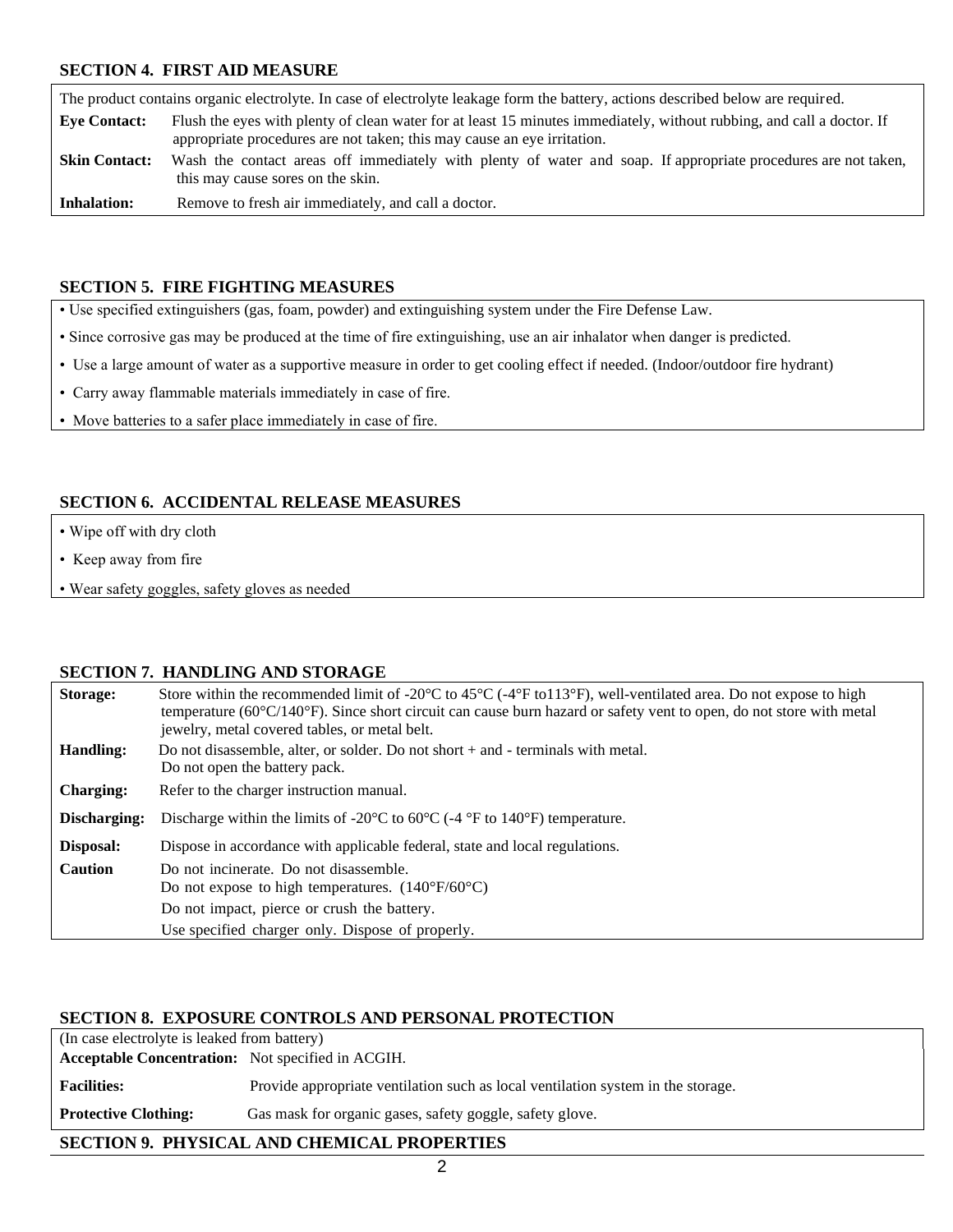**Appearance:** Lithium-ion rechargeable cells are set in a resin case.

**Average Operating Voltage :** 36 V

# **SECTION 10. STABILITY AND REACTIVITY**

External short-circuit, deformation by crush, high temperature (over 100°C) exposure of the battery may cause generation of heat and ignition.

# **SECTION 11. TOXICOLOGICAL INFORMATION**

**Acute Toxicity:** No information as a battery

**Local Effects:** No information as a battery

# **SECTION 12. ECOLOGICAL INFORMATION**

When exhausted battery is buried in the ground, corrosion may be caused on the outer plastic case of battery and electrolyte may be oozed. There is no information on environmental influence.

#### **SECTION 13. DISPOSAL CONSIDERATIONS**

When battery is disposed, isolate positive (+) and negative (-) terminals of the battery to avoid those terminals from touching each other. Batteries may be short-circuited when piled up or mixed with the other batteries. Dispose in accordance with applicable federal, state and local regulations.

#### **SECTION 14. TRANSPORT INFORMATION**

- The cells in these batteries have been tested and meet the requirements for the UN Manual of Tests and Criteria, Part III, subsection 38.3.
- When a number of batteries are transported by ship, vehicle and railroad avoid high temperature and dew condensation.
- Avoid transportation which may cause damage of package.
- Lithium-ion batteries are not subject to dangerous goods regulation for the purpose of transportation by the International Maritime Dangerous Goods regulations (IMDG). For Lithium-ion batteries, the Watt-hour rating is no more than 20Wh /cell and 100Wh/ battery pack can be treated as "non-dangerous goods" by the United Nations Recommendations on the Transport of Dangerous Goods/Special Provision 188, provided that the products are prevented from being short-circuited with each other and are packaged in an appropriate condition which satisfies Packing Group II performance level.
- IATA (International Air Transport Association): Dangerous Goods Regulation

 Packing Instruction 965 (Lithium ion or lithium polymer cells and batteries without electronic equipment) went into effect April 1, 2016: Lithium ion cells and batteries must be offered for transport at a state of charge not exceeding 30 per cent of their rated capacity. UN 3480, PI 965, Section IA and IB and II will be restricted to carriage on cargo aircraft. All packages must bear the Cargo Aircraft Only label in addition to the other marks and labels required by the Regulations.

• US Hazardous Materials Regulations 49 CFR (Code of Federal Regulations) Sections 173-185 Lithium batteries and cells.

Section II requirements apply to lithium-ion cells with a Watt-hour rating not exceeding 20 Wh and lithium-ion batteries with a Watthour rating not exceeding 100 Wh packed in quantities that within the allowance permitted in Section II, Table 965-11.

#### **CONTINUED: SECTION 14. TRANSPORT INFORMATION**